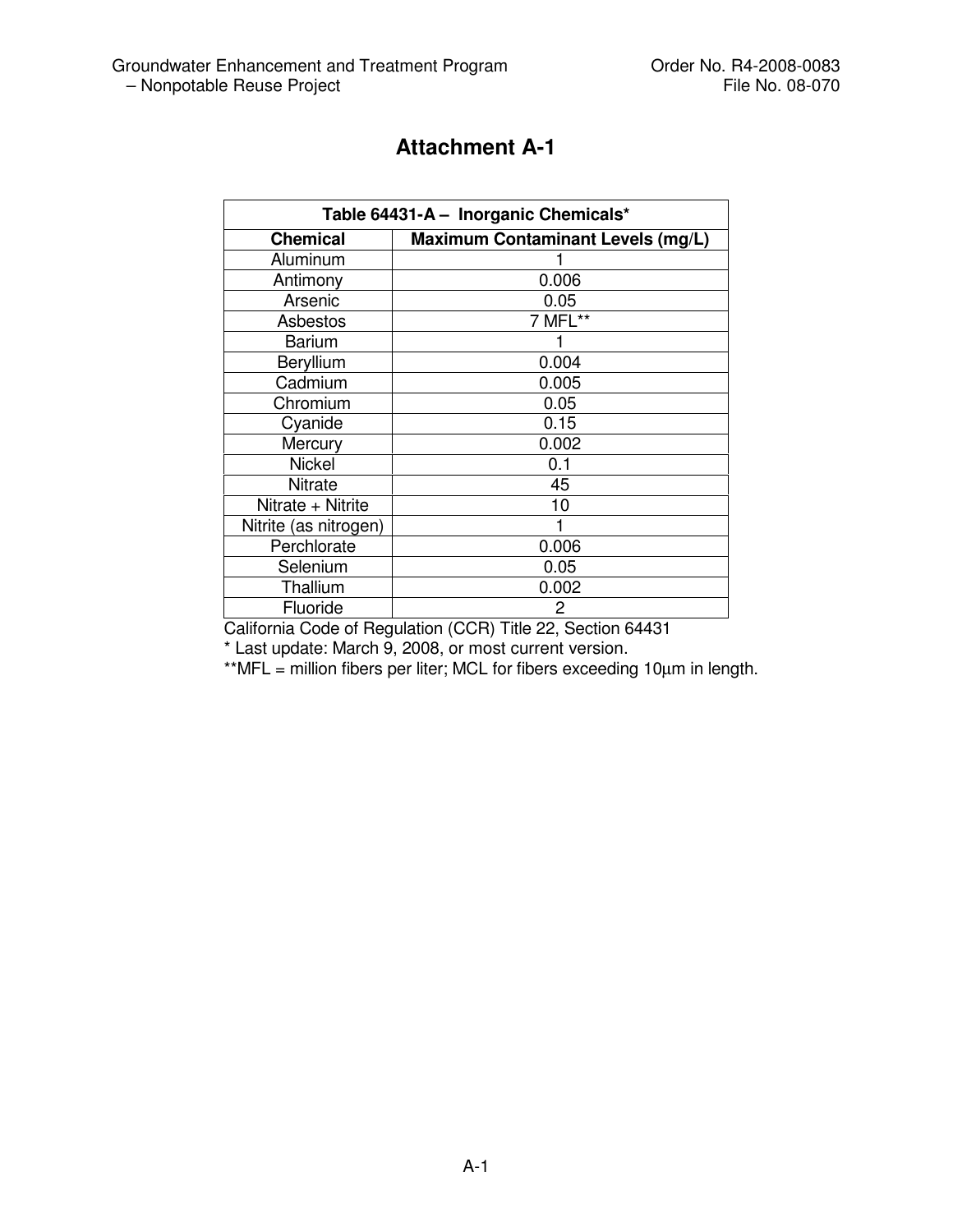| Table 4 - Radioactivity*                         |                                                        |  |
|--------------------------------------------------|--------------------------------------------------------|--|
| <b>Chemical</b>                                  | <b>Maximum</b><br><b>Contaminant</b><br>Levels (pCi/L) |  |
| Combined Radium-226 and Radium-228               | 5                                                      |  |
| Gross Alpha Particle Activity (Including Radium- | 15                                                     |  |
| 226 but Excluding Radon and Uranium)             |                                                        |  |
| Tritium                                          | 20,000                                                 |  |
| Strontium-90                                     |                                                        |  |
| <b>Gross Beta Particle Activity</b>              | 50                                                     |  |
| Uranium                                          | 20                                                     |  |

California Code of Regulation (CCR) Title 22, Section 64443 \*Last update: March 9, 2008, or most current version.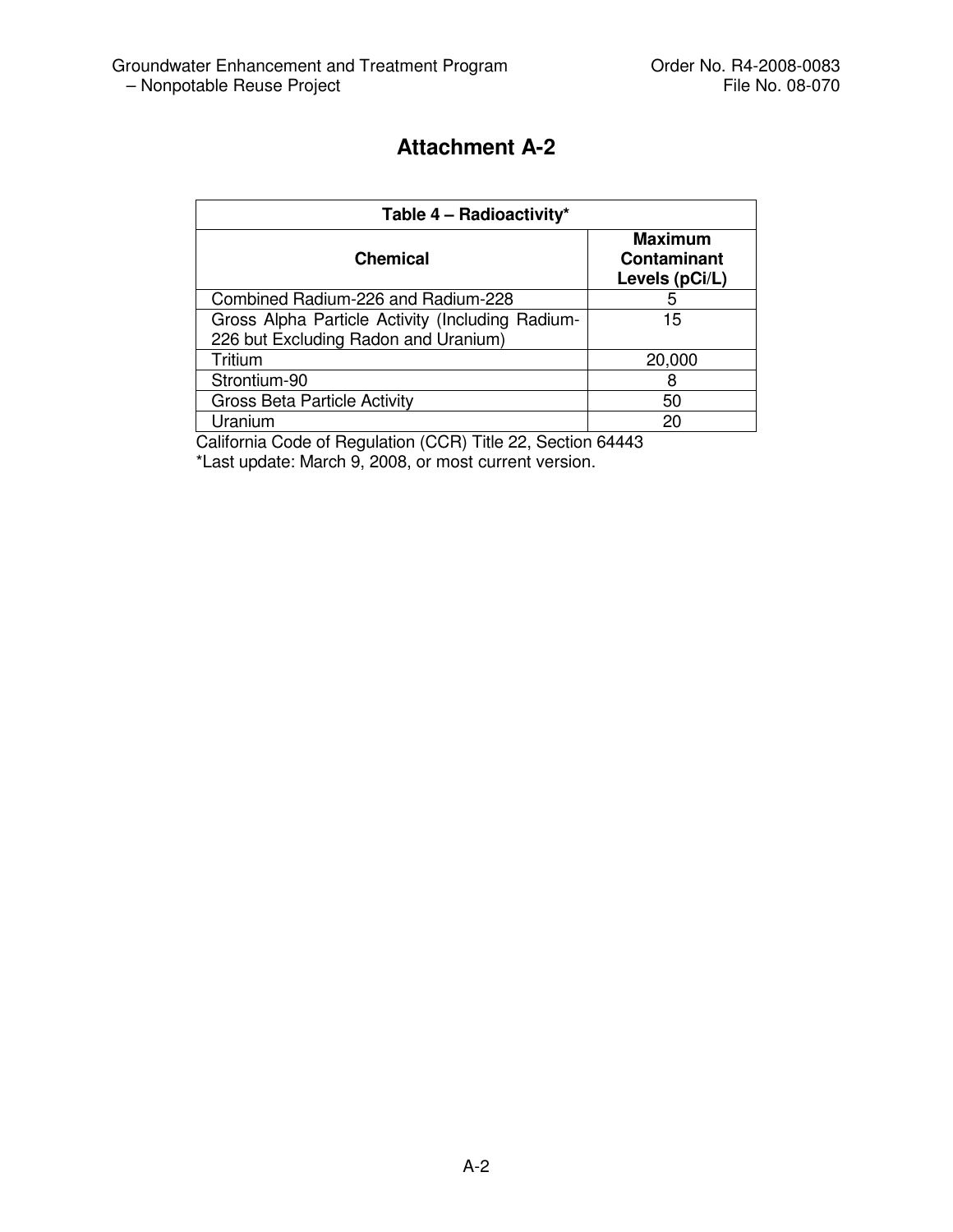| Table 64444-A - Organic Chemicals*           |                                                       |
|----------------------------------------------|-------------------------------------------------------|
| <b>Chemical</b>                              | <b>Maximum</b><br><b>Contaminant</b><br>Levels (mg/L) |
| (a) Volatile Organic Chemicals               |                                                       |
| Benzene                                      | 0.001                                                 |
| Carbon Tetrachloride (CTC)                   | 0.0005                                                |
| 1,2-Dichlorobenzene                          | 0.6                                                   |
| 1,4-Dichlorobenzene                          | 0.005                                                 |
| 1,1-Dichloroethane                           | 0.005                                                 |
| 1,2-Dichloroethane (1,2-DCA)                 | 0.0005                                                |
| 1,1-Dichloroethene (1,1-DCE)                 | 0.006                                                 |
| Cis-1,2-Dichloroethylene                     | 0.006                                                 |
| Trans-1,2-Dichloroethylene                   | 0.01                                                  |
| Dichloromethane                              | 0.005                                                 |
| 1,2-Dichloropropane                          | 0.005                                                 |
| 1,3-Dichloropropene                          | 0.0005                                                |
| Ethylbenzene                                 | 0.3                                                   |
| Methyl-tert-butyl-ether (MTBE)               | 0.013                                                 |
| Monochlorobenzene                            | 0.07                                                  |
| <b>Styrene</b>                               | 0.1                                                   |
| 1,1,2,2-Tetrachloroethane                    | 0.001                                                 |
| Tetrachloroethylene (PCE)                    | 0.005                                                 |
| Toluene                                      | 0.15                                                  |
| 1,2,4-Trichlorobenzene                       | 0.005                                                 |
| 1,1,1-Trichloroethane                        | 0.2                                                   |
| 1,1,2-Trichloroethane                        | 0.005                                                 |
| Trichloroethylene (TCE)                      | 0.005                                                 |
| Trichlorofluoromethane                       | 0.15                                                  |
| 1,1,2-Trichloro-1,2,2-Trifluoroethane        | 1.2                                                   |
| <b>Vinyl Chloride</b>                        | 0.0005                                                |
| Xylenes (m,p)                                | $1.75***$                                             |
| (b) Non-Volatile synthetic Organic Chemicals |                                                       |
| Alachlor                                     | 0.002                                                 |
| Atrazine                                     | 0.001                                                 |
| Bentazon                                     | 0.018                                                 |
| Benzo(a)pyrene                               | 0.0002                                                |
| Carbofuran                                   | 0.018                                                 |
| Chlordane                                    | 0.0001                                                |
| $2,4-D$                                      | 0.07                                                  |
| Dalapon                                      | 0.2                                                   |
| 1,2-Dibromo-3-chloropropane (DBCP)           | 0.0002                                                |
| Di(2-ethylhexyl)adipate                      | 0.4                                                   |

(Continuous to the Next Page)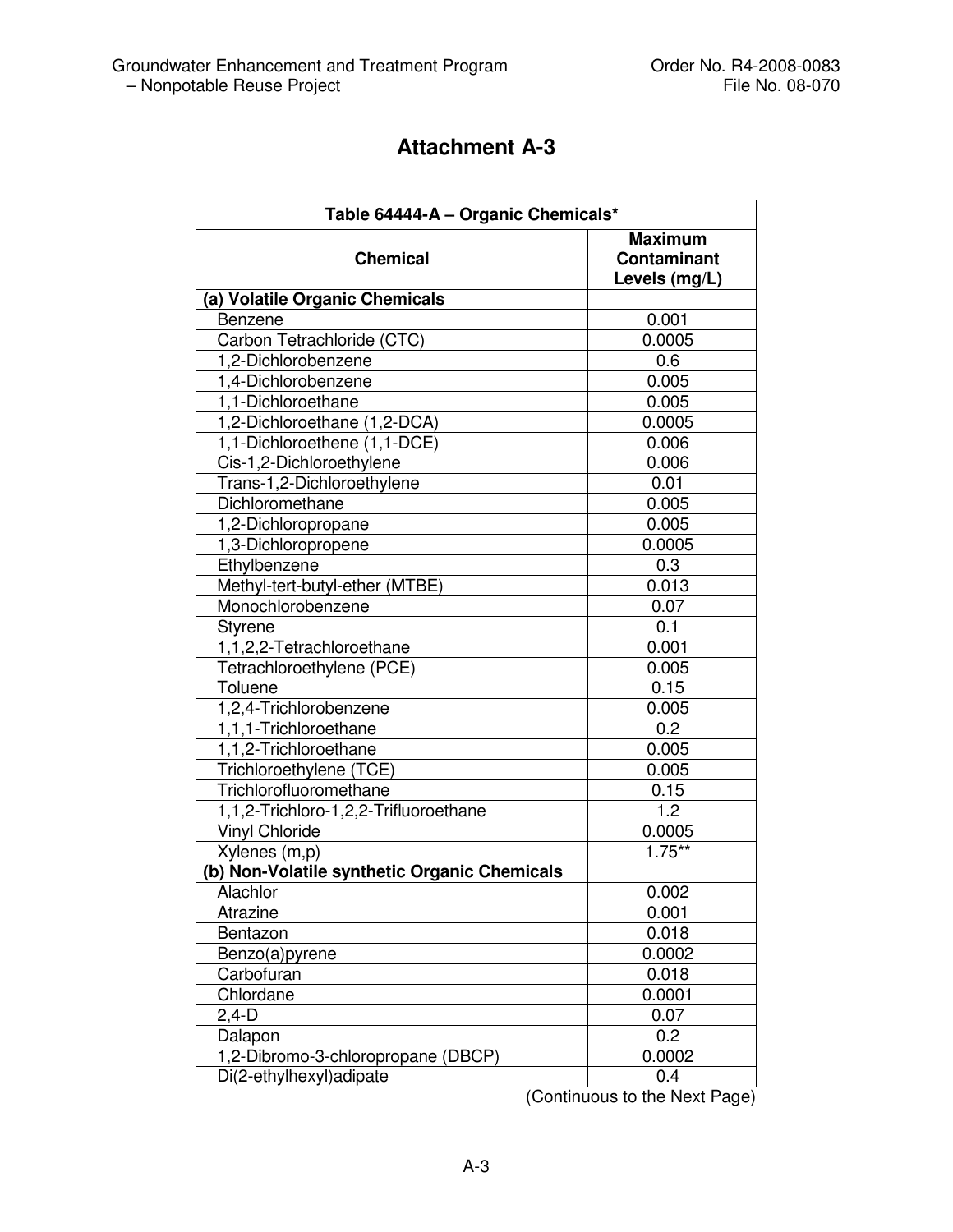| Committed in the revious rage,<br>Table 64444-A - Organic Chemicals* |                                                       |  |
|----------------------------------------------------------------------|-------------------------------------------------------|--|
| <b>Chemical</b>                                                      | <b>Maximum</b><br><b>Contaminant</b><br>Levels (mg/L) |  |
| Di(2-ethylhexyl)phthalate                                            | 0.004                                                 |  |
| Dinoseb                                                              | 0.007                                                 |  |
| Diquat                                                               | 0.02                                                  |  |
| Endothall                                                            | 0.1                                                   |  |
| Endrin                                                               | 0.002                                                 |  |
| Ethylene Dibromide (EDB)                                             | 0.00005                                               |  |
| Glyphosate                                                           | 0.7                                                   |  |
| Heptachlor                                                           | 0.00001                                               |  |
| <b>Heptachlor Epoxide</b>                                            | 0.00001                                               |  |
| Hexachlorobenzene                                                    | 0.001                                                 |  |
| Hexachlorocyclopentadiene                                            | 0.05                                                  |  |
| Lindane                                                              | 0.0002                                                |  |
| Methoxychlor                                                         | 0.03                                                  |  |
| Molinate                                                             | 0.02                                                  |  |
| Oxamyl                                                               | 0.05                                                  |  |
| Pentachlorophenol                                                    | 0.001                                                 |  |
| Picloram                                                             | 0.5                                                   |  |
| <b>Polychlorinated Biphenyls</b>                                     | 0.0005                                                |  |
| Simazine                                                             | 0.004                                                 |  |
| Thiobencarb                                                          | 0.07                                                  |  |
| Toxaphene                                                            | 0.003                                                 |  |
| 2,3,7,8-TCDD (Dioxin)                                                | $3 \times 10^{-8}$                                    |  |
| $2,4,5$ -TP (Silvex)                                                 | 0.05                                                  |  |

California Code of Regulation (CCR) Title 22, Section 64444

\* Last update: March 9, 2008, or most current version.

\*\*MCL is for either a single isomer or the sum of the isomers.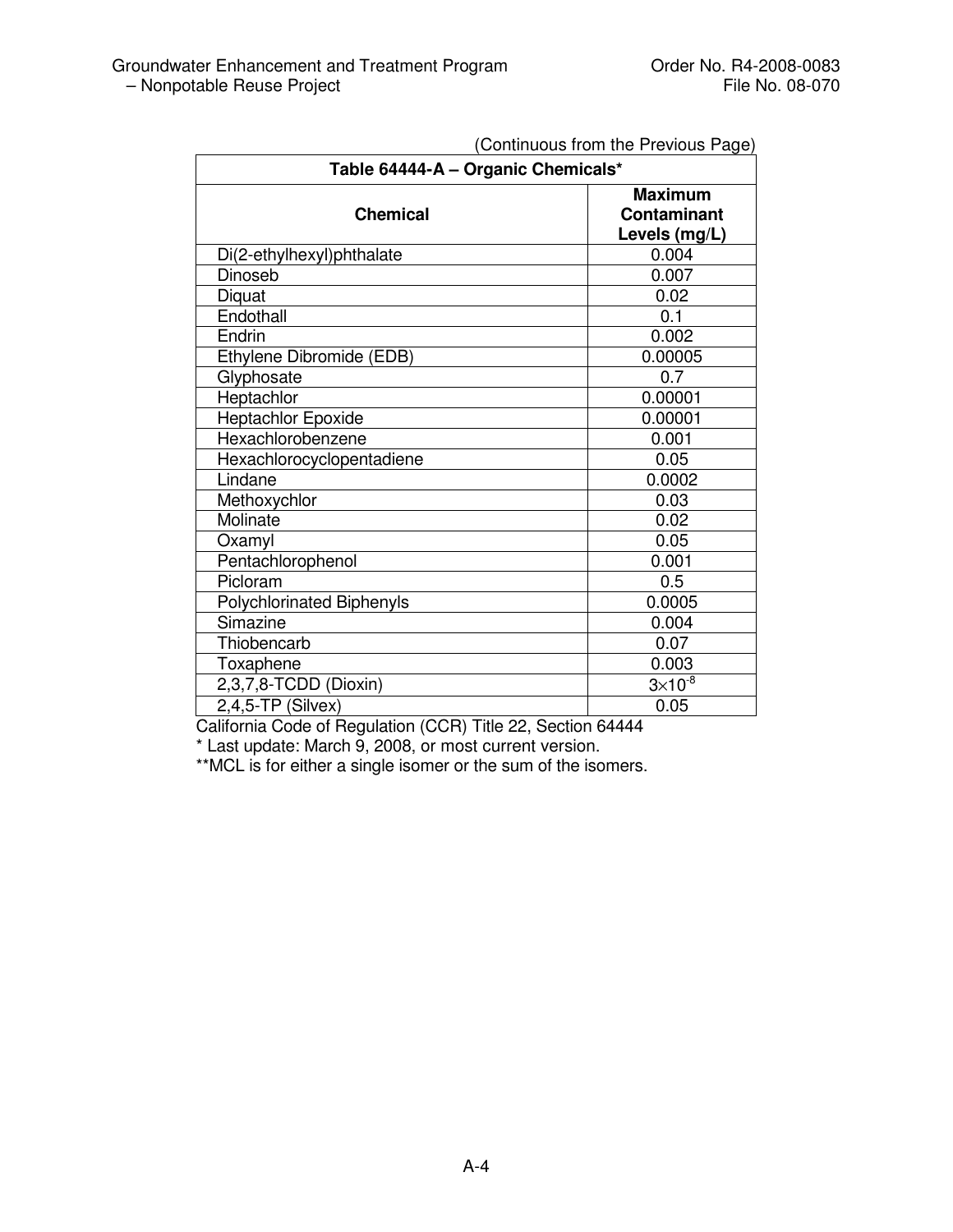| Table 64533-A - Primary MCLs for Disinfection Byproducts* |                                                       |  |
|-----------------------------------------------------------|-------------------------------------------------------|--|
| <b>Constituent</b>                                        | <b>Maximum</b><br><b>Contaminant</b><br>Levels (mg/L) |  |
| <b>Total Trihalomethanes (TTHM)</b>                       | 0.080                                                 |  |
| Bromodichloromethane                                      |                                                       |  |
| <b>Bromoform</b>                                          |                                                       |  |
| Chloroform                                                |                                                       |  |
| Dibromochloromethane                                      |                                                       |  |
| Haloacetic acid (five) (HAA5)                             | 0.060                                                 |  |
| Monochloroacetic acid                                     |                                                       |  |
| Dichloroacetic acid                                       |                                                       |  |
| Trichloroacetic acid                                      |                                                       |  |
| Monobromoacetic acid                                      |                                                       |  |
| Dibromoacetic acid                                        |                                                       |  |
| Bromate**                                                 | 0.010                                                 |  |
| Chlorite***                                               | 1.0                                                   |  |

California Code of Regulation (CCR) Title 22, Section 64533, Chapter 15.5 \*\* Last update: March 9, 2008, or most current version.

\*\* Bromate is listed for plants using ozone disinfection only.

\*\*\*\* Chlorite is listed for plants using chlorine dioxide only.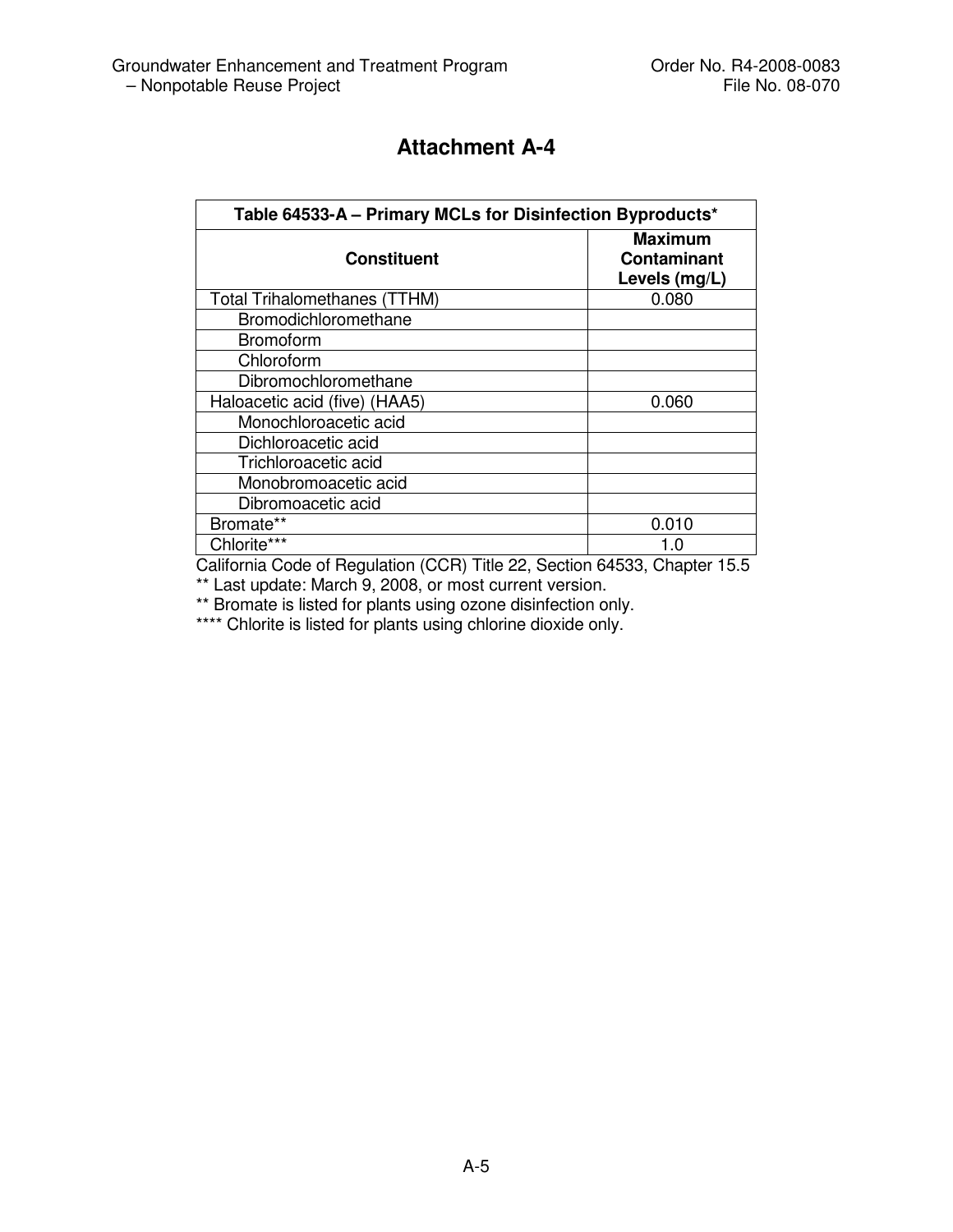| Table 64449-A - Secondary Maximum Contaminant Levels<br><b>Consumer Acceptance Limits*</b> |              |  |
|--------------------------------------------------------------------------------------------|--------------|--|
| <b>Chemical</b><br><b>Units</b>                                                            |              |  |
| Aluminum                                                                                   | $0.2$ mg/L   |  |
| Copper                                                                                     | $1.0$ mg/L   |  |
| Color                                                                                      | 15 units     |  |
| Foam Agents (MBAS)                                                                         | $0.5$ mg/L   |  |
| Iron                                                                                       | $0.3$ mg/L   |  |
| Manganese                                                                                  | $0.05$ mg/L  |  |
| Methyl-tert-butyl-ether (MTBE)                                                             | $0.005$ mg/L |  |
| Odor - Threshold                                                                           | 3 units      |  |
| Silver                                                                                     | $0.1$ mg/L   |  |
| Thiobencarb                                                                                | $0.001$ mg/L |  |
| Turbidity                                                                                  | 5 units      |  |
| Zinc                                                                                       | $5.0$ mg/L   |  |

California Code of Regulation (CCR) Title 22, Section 64449

\* Last update: June 12, 2008, or most current version.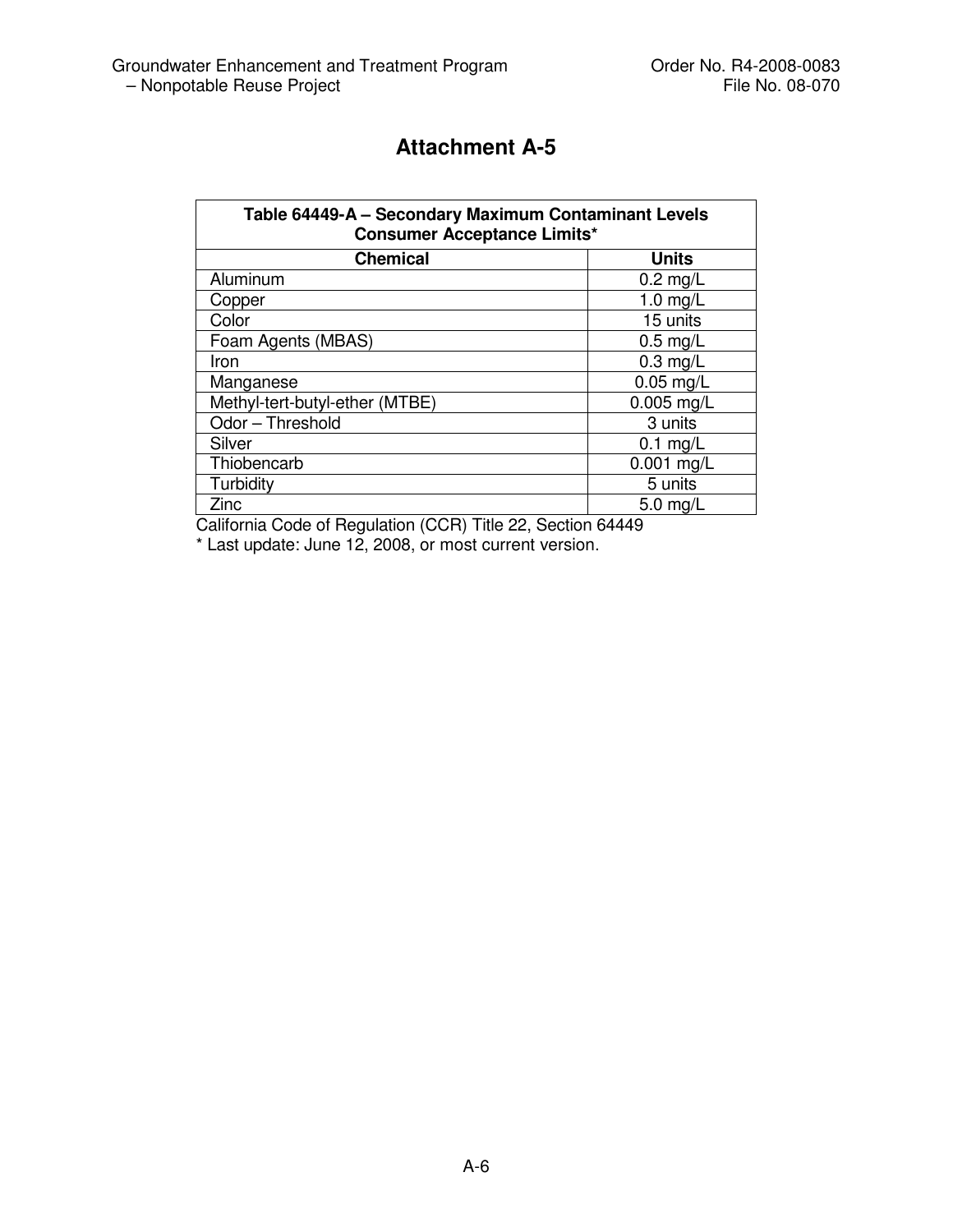| Monitoring for Chemicals with Notification Levels* |
|----------------------------------------------------|
| Boron                                              |
| n-Butylbenzene                                     |
| sec-Butylbenzene                                   |
| tert-Butylbenzene                                  |
| Carbon disulfide                                   |
| Chlorate                                           |
| 2-Chlorotoluene                                    |
| 4-Chlorotoluene                                    |
| Dichlorodifluoromethane (Freon 12)                 |
| 1,4-Dioxane                                        |
| Ethylene glycol                                    |
| Formaldehyde                                       |
| <b>HMX</b>                                         |
| Isopropylbenzene                                   |
| Manganese                                          |
| Methyl isobutyl ketone (MIBK)                      |
| Naphthalene                                        |
| n-Nitrosodiethyamine (NDEA)                        |
| n-Nitrosodimethylamine (NDMA)                      |
| n-Nitrosodi-n-propylamine (NDPA)                   |
| Propachlor                                         |
| n-Propylbenzene                                    |
| <b>RDX</b>                                         |
| Tertiary butyl alcohol (TBA)                       |
| 1,2,3-Trichloropropane (1,2,3-TCP)                 |
| 1,2,4-Trimethylbenzene                             |
| 1,3,5-Trimethylbenzene                             |
| 2,4,6-Trinitrotoluene (TNT)                        |
| Vanadium                                           |

\* Last update: December 14, 2007, or most current version.